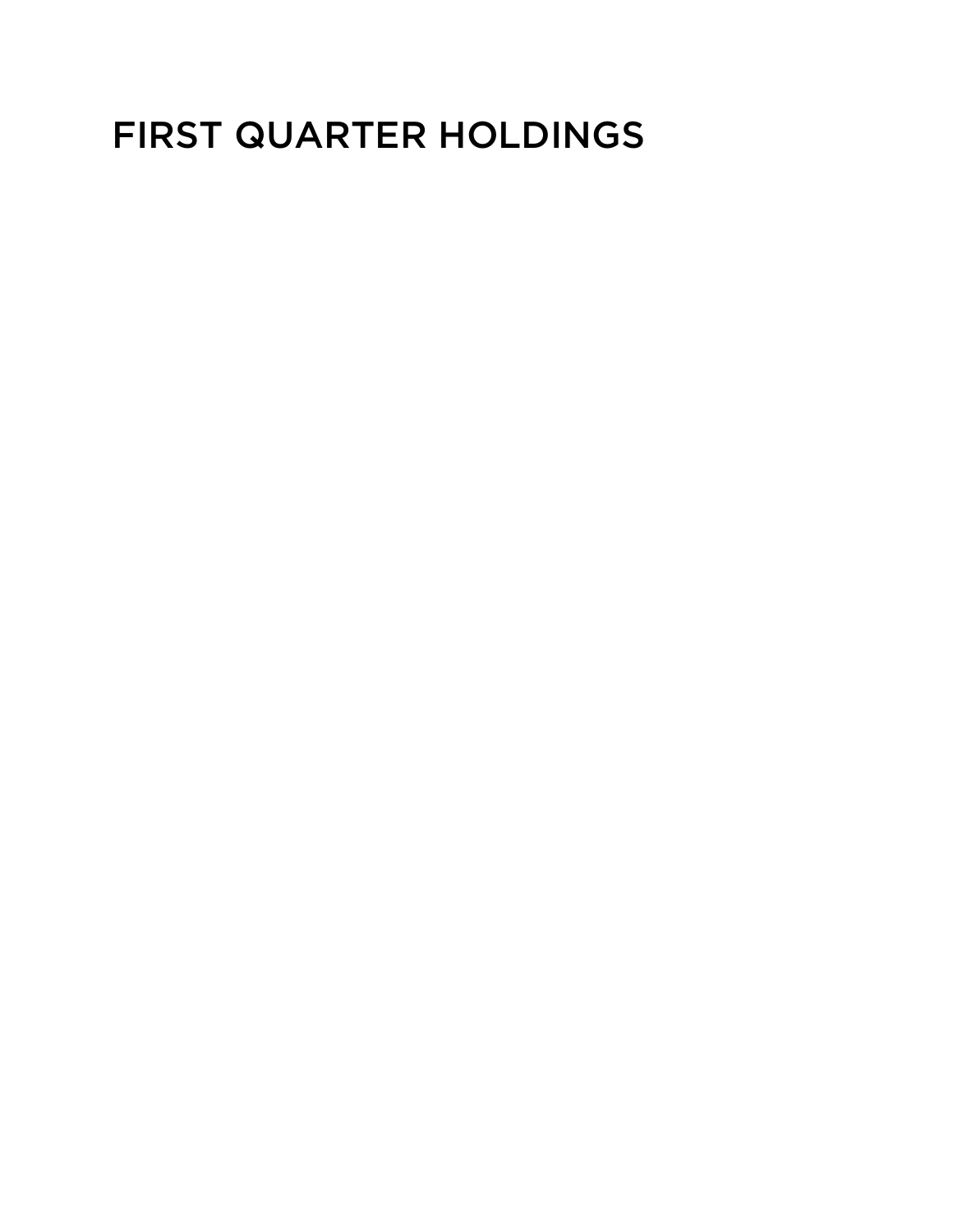## **Fixed Income Securities**

| <b>Corporate Bonds</b>                                     | <b>Rate</b> | <b>Maturity</b>          | <b>Face Value</b> |    | <b>Fair Value</b> |
|------------------------------------------------------------|-------------|--------------------------|-------------------|----|-------------------|
| American Express Co.                                       | 1.650%      | 11/04/2026               | 250,000           | \$ | 235,704           |
| AON Corp.                                                  | 3.750%      | 05/02/2029               | 180,000           |    | 184,041           |
| <b>AON PLC</b>                                             | 4.750%      | 05/15/2045               | 70,000            |    | 75,315            |
| Bank of America Corp. Senior Unsecured Notes               | 3.248%      | 10/21/2027               | 295,000           |    | 294,186           |
| Essex Portfolio LP                                         | 3.000%      | 01/15/2030               | 225,000           |    | 216,527           |
| Fifth Third Bancorp                                        | 4.300%      | 01/16/2024               | 220,000           |    | 225,020           |
| Huntington Bankcshares                                     | 2.550%      | 02/04/2030               | 230,000           |    | 217,034           |
| JPMorgan Chase & Co.                                       | 4.493%      | 03/24/2031               | 270,000           |    | 286,565           |
| Keycorp                                                    | 2.550%      | 10/01/2029               | 220,000           |    | 207,677           |
| March McLennan Co.                                         | 4.375%      | 03/15/2029               | 205,000           |    | 216,831           |
| Morgan Stanley                                             | 4.000%      | 07/23/2025               | 215,000           |    | 220,308           |
| <b>Truist Bank</b>                                         | 2.250%      | 03/11/2030               | 315,000           |    | 288,172           |
| U.S. Bancorp.                                              | 3.000%      | 07/30/2029               | 295,000           |    | 288,968           |
| Wells Fargo Subordinated Notes                             | 4.300%      | 01/22/2027               | 280,000           |    | 290,937           |
| 20.6% - Total Bank and Finance                             |             |                          |                   | S  | 3,247,285         |
|                                                            |             |                          |                   |    |                   |
| <b>Ball Corp</b>                                           | 2.875%      | 08/15/2030               | 170,000           |    | 152,478           |
| Becton Dickinson & Co.                                     | 3.700%      | 05/20/2030               | 230,000           |    | 218,758           |
| CCO Holdings LLC Cap Corp. <sup>a</sup>                    | 5.375%      | 06/01/2029               | 150,000           |    | 149,726           |
| CVS Health Corp.                                           | 4.300%      | 03/25/2028               | 210,000           |    | 220,143           |
| CVS Health Corp.                                           | 5.050%      | 03/25/2048               | 30,000            |    | 33,991            |
| Charles River Laboratories International Inc. <sup>a</sup> | 5.050%      | 03/15/2029               | 165,000           |    | 155,800           |
| Dover Corp.                                                | 2.950%      | 11/04/2029               | 250,000           |    | 243,273           |
| Eaton Corp.                                                | 3.103%      | 09/15/2027               | 220,000           |    | 220,246           |
| Emerson Electric                                           | 1.950%      | 10/15/2030               | 320,000           |    | 290,750           |
| Enterprise Products Inc.                                   | 2.800%      | 01/31/2030               | 230,000           |    | 220,903           |
| H.B. Fuller Co.                                            | 4.250%      | 10/15/2028               | 160,000           |    | 150,005           |
| HCA Inc.                                                   | 5.375%      | 02/01/2025               | 145,000           |    | 151,139           |
| Iron Mountain Inc. <sup>a</sup>                            | 4.875%      | 09/15/2027               | 160,000           |    | 158,205           |
| Johnson Controls International plc                         | 3.900%      | 02/14/2026               | 215,000           |    | 220,128           |
| Kroger Co.                                                 | 2.200%      | 05/01/2030               | 235,000           |    | 215,007           |
| Lowe's Co.                                                 | 4.500%      | 04/15/2030               | 205,000           |    | 219,145           |
| Lowe's Co.                                                 | 4.550%      | 04/05/2049               | 35,000            |    | 37,627            |
| Mattell Inc. <sup>ª</sup>                                  | 3.750%      | 04/01/2029               | 155,000           |    | 149,053           |
| McDonald's Corp.                                           | 3.600%      | 07/01/2030               | 180,000           |    | 183,137           |
| McDonald's Corp.                                           | 4.550%      | 04/05/2049               | 70,000            |    | 74,845            |
| Norfolk Southern Corp.                                     | 2.903%      | 02/15/2023               | 250,000           |    | 251,162           |
| Roper Technologies Inc.                                    | 2.950%      | 09/15/2029               | 240,000           |    | 231,437           |
| SBA Communications.                                        | 3.875%      | 02/15/2027               | 160,000           |    | 156,156           |
| SS&C Technologies Inc. <sup>a</sup>                        | 5.500%      | 09/30/2027               | 150,000           |    | 151,203           |
| Starbucks Corp.                                            | 2.250%      | 03/12/2030               | 235,000           |    | 215,087           |
| Starbucks Corp.                                            | 4.500%      |                          |                   |    |                   |
| T-Mobile USA Inc.                                          | 3.375%      | 11/15/2048<br>04/15/2029 | 65,000<br>160,000 |    | 69,709<br>152,494 |
| Union Pacific Co.                                          | 3.950%      | 09/10/2028               | 210,000           |    | 220,288           |
| Verizon Communications                                     | 4.016%      | 12/03/2029               | 280,000           |    | 290,856           |
| Walt Disney Co.                                            | 3.800%      | 03/22/2030               | 210,000           |    | 218,707           |
| Xylem                                                      | 1.950%      | 01/30/2028               | 235,000           |    | 217,967           |
|                                                            |             |                          |                   |    |                   |
| 35.8% - Total Industrials                                  |             |                          |                   | \$ | 5,639,425         |
| Berkshire Hathaway Energy Company                          | 3.250%      | 04/15/2028               | 220,000           |    | 219,863           |
| Duke Energy Corp.                                          | 2.450%      | 06/01/2030               | 235,000           |    | 216,160           |
|                                                            |             |                          |                   |    |                   |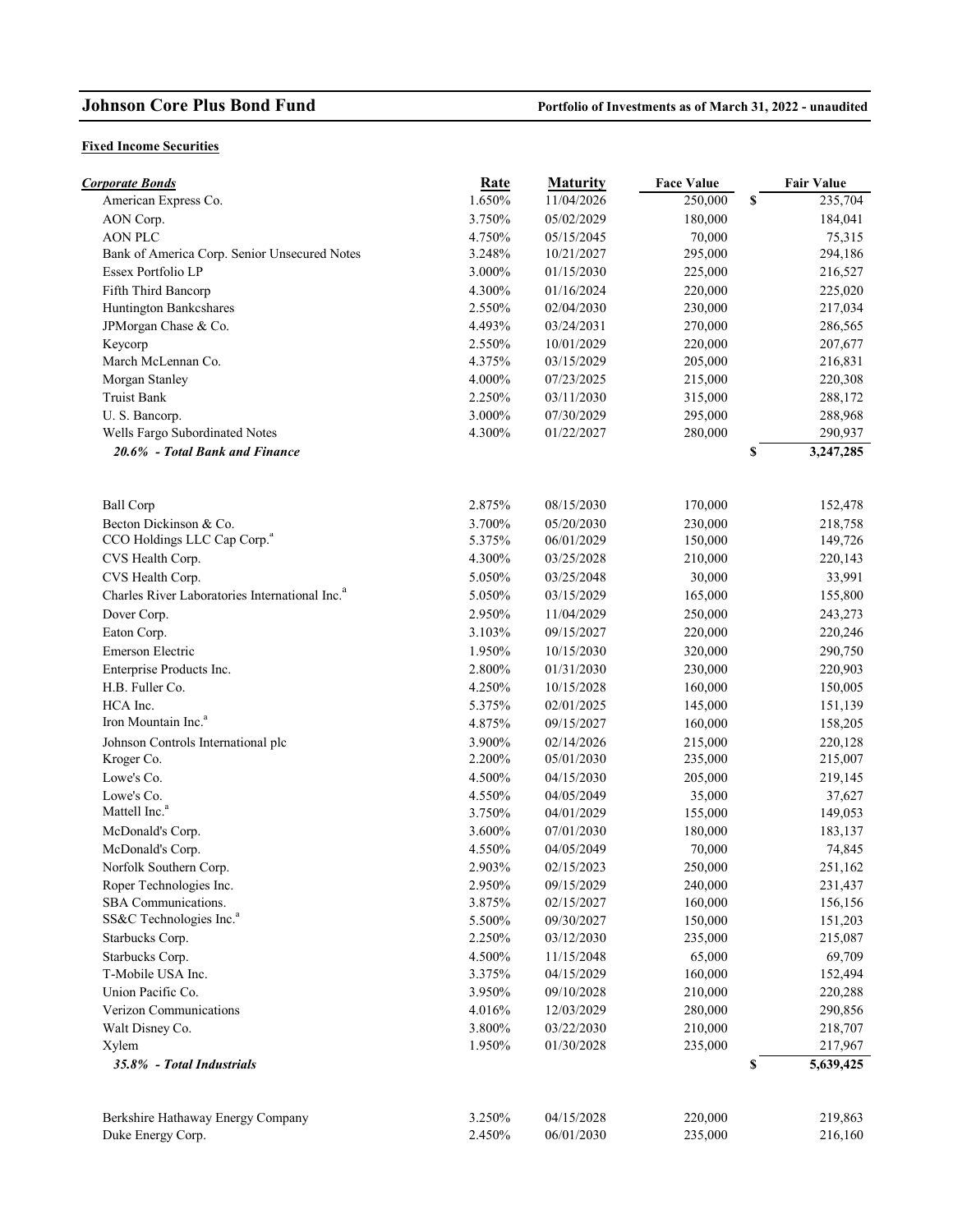| <b>Eversource Energy</b><br>Georgia Power Co.<br>Interstate Power & Light Co.<br>National Rural Utilities Corp.<br>National Rural Utilities Corp. | 1.650%<br>2.650% | 08/15/2030 | 250,000       |    |            |
|---------------------------------------------------------------------------------------------------------------------------------------------------|------------------|------------|---------------|----|------------|
|                                                                                                                                                   |                  |            |               |    | 215,340    |
|                                                                                                                                                   |                  | 09/15/2029 | 230,000       |    | 217,302    |
|                                                                                                                                                   | 4.100%           | 09/26/2028 | 210,000       |    | 216,403    |
|                                                                                                                                                   | 3.400%           | 02/07/2028 | 290,000       |    | 289,678    |
|                                                                                                                                                   | 4.300%           | 10/15/2028 | 220,000       |    | 225,438    |
| Virginia Electric & Power Co.                                                                                                                     | 3.500%           | 03/15/2027 | 215,000       |    | 218,139    |
| Xcel Energy Inc.                                                                                                                                  | 3.400%           | 06/01/2030 | 220,000       |    | 219,764    |
| 13.0% - Total Utilities                                                                                                                           |                  |            |               | S  | 2,038,087  |
| 69.4% Total Corporate Bonds                                                                                                                       |                  |            |               |    | 10,924,797 |
| <b>United States Government Treasury Obligations</b>                                                                                              |                  |            |               |    |            |
| Treasury Note <sup>b</sup>                                                                                                                        | 1.500%           | 11/30/2024 | 110,000       |    | 107,147    |
| <b>Treasury Note</b>                                                                                                                              | 1.500%           | 02/15/2030 | 425,000       |    | 398,438    |
| <b>Treasury Note</b>                                                                                                                              | 1.625%           | 05/15/2026 | 595,000       |    | 574,082    |
| <b>Treasury Note</b>                                                                                                                              | 2.000%           | 02/15/2025 | 175,000       |    | 172,525    |
| <b>Treasury Note</b>                                                                                                                              | 2.000%           | 08/15/2051 | 645,000       |    | 581,407    |
| 11.7% - Total United States Government Treasury Obligations                                                                                       |                  |            |               |    | 1,833,599  |
| <b>United States Government Agency Obligations - Mortgage Backed Securities</b>                                                                   |                  |            |               |    |            |
| FHLMC Pool ZS9278                                                                                                                                 | 4.000%           | 05/01/2037 | 428,844       |    | 448,811    |
| FHLMC Series 4709 Class EA                                                                                                                        | 3.000%           | 01/15/2046 | 281,620       |    | 282,614    |
| FHLMC Series 5189 Class PG                                                                                                                        | 2.500%           | 09/25/2051 | 389,263       |    | 383,566    |
| FHLMC Pool AL5491                                                                                                                                 | 4.000%           | 06/01/2034 | 399,012       |    | 416,246    |
| FHLMC Pool AU7025                                                                                                                                 | 3.000%           | 11/01/2043 | 420,668       |    | 419,580    |
| FHLMC Pool MA1222                                                                                                                                 | 4.000%           | 10/01/2032 | 425,503       |    | 439,940    |
| FNMA Pool FM9469                                                                                                                                  | 4.000%           | 08/01/2039 | 282,215       |    | 293,058    |
| 17.1% - Total United States Government Agency Obligations - Mortgage Backed Securities                                                            |                  |            |               | \$ | 2,683,815  |
| 98.2%<br><b>Total Fixed Income Securities</b>                                                                                                     |                  |            |               | S  | 15,442,211 |
| (Identified Cost \$16,413,915)                                                                                                                    |                  |            |               |    |            |
|                                                                                                                                                   |                  |            |               |    |            |
| <b>Preferred Stocks</b>                                                                                                                           |                  |            | <b>Shares</b> |    |            |
| Allstate Corp.                                                                                                                                    | 5.100%           | 01/15/2053 | 6,500         |    | 165,230    |
| <b>Total Preferred Stocks</b><br>1.0%<br>(Identified Cost \$170,386)                                                                              |                  |            |               | \$ | 165,230    |
| <b>Cash &amp; Cash Equivalents</b>                                                                                                                |                  |            | <b>Shares</b> |    |            |
| First American Government Obligation Fund, Class Y, 0.01%*                                                                                        |                  |            | 29,677        |    | 29,677     |
| <b>Total Cash Equivalents</b><br>$0.2\%$                                                                                                          |                  |            |               | S  | 29,677     |
| (Identified Cost \$29,677)                                                                                                                        |                  |            |               |    |            |
|                                                                                                                                                   |                  |            |               |    |            |
| <b>Total Portfolio Value</b><br>99.4%<br>(Identified Cost \$16,613,978)                                                                           |                  |            |               | \$ | 15,637,118 |
| Other Assets in Excess of Liabilities<br>$0.6\%$                                                                                                  |                  |            |               | \$ | 94,741     |
| <b>Total Net Assets:</b><br>100.0%                                                                                                                |                  |            |               | \$ | 15,731,859 |

|                          |      |                              |                       | <b>Unrealized</b> |
|--------------------------|------|------------------------------|-----------------------|-------------------|
| <b>Futures Contracts</b> | Long | <b>Notional Value</b>        | <b>Notional Value</b> | Appreciation      |
|                          |      | <b>Contracts</b> at Purchase | 3/31/2022             | (Depreciation)    |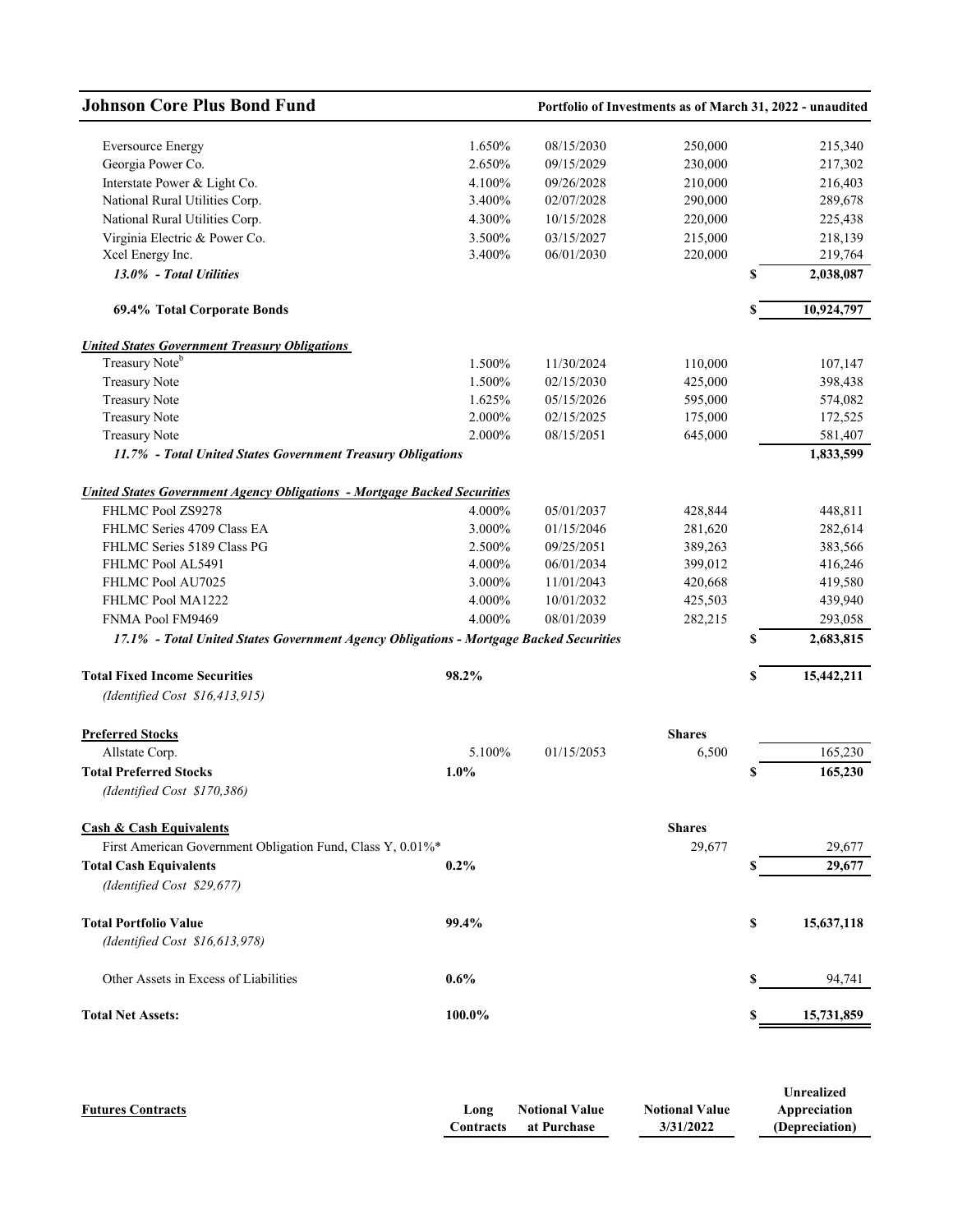| <b>Johnson Core Plus Bond Fund</b> |  |         |  | Portfolio of Investments as of March 31, 2022 - unaudited |  |           |  |  |  |  |
|------------------------------------|--|---------|--|-----------------------------------------------------------|--|-----------|--|--|--|--|
|                                    |  | 552,107 |  | 531,375                                                   |  | (20, 732) |  |  |  |  |
|                                    |  | 552,107 |  | 531.375                                                   |  | (20, 732) |  |  |  |  |
|                                    |  |         |  |                                                           |  |           |  |  |  |  |

\* The rate shown is the 7-day effective yield as of March 31, 2022.

(a) Securities exempt from registration under Rule 144A of the Securities Act of 1933. These securities have been deemed liquid under procedures approved by the Fund's Board of Trustees and may normally be sold to qualified institutional buyers in transactions exempt from registration. The total fair value of these securities as of March 31, 2022 was \$763,987, representing 4.9% of net assets.

(b) All or a portion of this security is held as collateral for futures contracts.

FHLMC - Federal Home Loan Mortgage Corporation